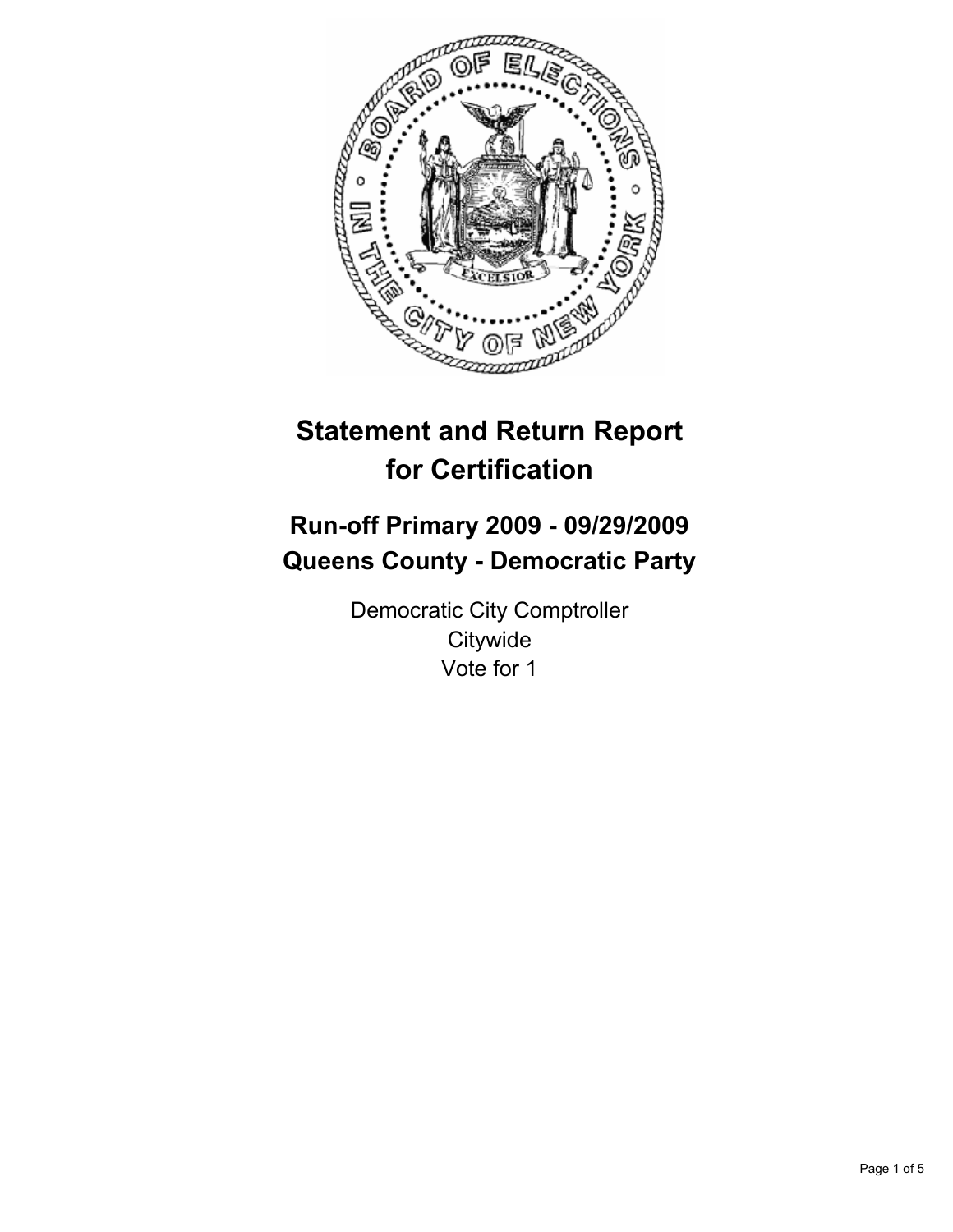

# **Assembly District 22**

| <b>EMERGENCY</b>   | 15    |
|--------------------|-------|
| ABSENTEE/MILITARY  | 86    |
| AFFIDAVIT          | 37    |
| JOHN C LIU         | 3,629 |
| DAVID YASSKY       | 1.147 |
| <b>Total Votes</b> | 4.776 |

# **Assembly District 23**

| <b>Total Votes</b> | 2.932 |
|--------------------|-------|
| DAVID YASSKY       | 1.400 |
| JOHN C LIU         | 1,532 |
| AFFIDAVIT          | 23    |
| ABSENTEE/MILITARY  | 205   |
| <b>EMERGENCY</b>   | 1     |

## **Assembly District 24**

| <b>Total Votes</b> | 4,606 |
|--------------------|-------|
| DAVID YASSKY       | 2,182 |
| JOHN C LIU         | 2.424 |
| AFFIDAVIT          | 18    |
| ABSENTEE/MILITARY  | 147   |
| <b>EMERGENCY</b>   | 0     |

#### **Assembly District 25**

| <b>EMERGENCY</b>   |       |
|--------------------|-------|
| ABSENTEE/MILITARY  | 111   |
| AFFIDAVIT          | 14    |
| JOHN C LIU         | 1,690 |
| DAVID YASSKY       | 1,037 |
| <b>Total Votes</b> | 2.727 |

#### **Assembly District 26**

| <b>EMERGENCY</b>    | 5     |
|---------------------|-------|
| ABSENTEE/MILITARY   | 226   |
| <b>AFFIDAVIT</b>    | 19    |
| <b>JOHN C LIU</b>   | 2,318 |
| <b>DAVID YASSKY</b> | 2,763 |
| <b>Total Votes</b>  | 5,081 |

#### **Assembly District 27**

| <b>Total Votes</b> | 3.371 |
|--------------------|-------|
| DAVID YASSKY       | 1,628 |
| JOHN C LIU         | 1,743 |
| AFFIDAVIT          | 21    |
| ABSENTEE/MILITARY  | 182   |
| <b>EMERGENCY</b>   | 9     |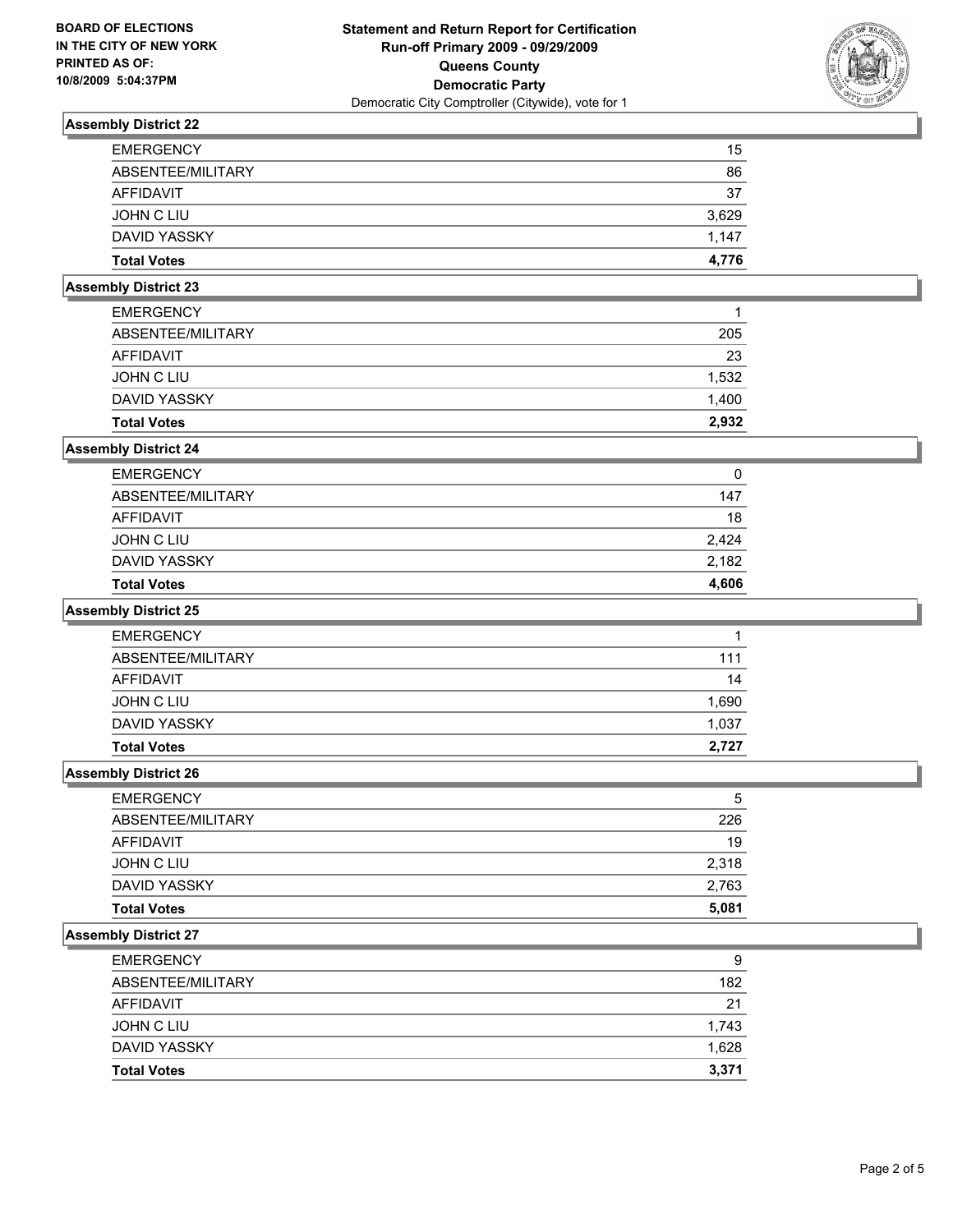

# **Assembly District 28**

| <b>EMERGENCY</b>   | $\overline{2}$ |
|--------------------|----------------|
| ABSENTEE/MILITARY  | 246            |
| AFFIDAVIT          | 23             |
| JOHN C LIU         | 1.754          |
| DAVID YASSKY       | 2.461          |
| <b>Total Votes</b> | 4.215          |

# **Assembly District 29**

| <b>Total Votes</b> | 3,390 |
|--------------------|-------|
| DAVID YASSKY       | 647   |
| JOHN C LIU         | 2.743 |
| AFFIDAVIT          | 25    |
| ABSENTEE/MILITARY  | 144   |
| <b>EMERGENCY</b>   |       |

## **Assembly District 30**

| <b>Total Votes</b> | 2.124          |
|--------------------|----------------|
| DAVID YASSKY       | 924            |
| JOHN C LIU         | 1,200          |
| AFFIDAVIT          | 10             |
| ABSENTEE/MILITARY  | 55             |
| <b>EMERGENCY</b>   | $\overline{2}$ |

#### **Assembly District 31**

| <b>Total Votes</b> | 2.199 |
|--------------------|-------|
| DAVID YASSKY       | 493   |
| JOHN C LIU         | 1,706 |
| AFFIDAVIT          | 11    |
| ABSENTEE/MILITARY  | 191   |
| <b>EMERGENCY</b>   | 6     |

#### **Assembly District 32**

| <b>EMERGENCY</b>   | 23    |
|--------------------|-------|
| ABSENTEE/MILITARY  | 100   |
| AFFIDAVIT          | 13    |
| JOHN C LIU         | 2.410 |
| DAVID YASSKY       | 646   |
| <b>Total Votes</b> | 3,056 |

#### **Assembly District 33**

| <b>Total Votes</b> | 3,266 |
|--------------------|-------|
| DAVID YASSKY       | 647   |
| JOHN C LIU         | 2.619 |
| <b>AFFIDAVIT</b>   | 11    |
| ABSENTEE/MILITARY  | 102   |
| <b>EMERGENCY</b>   | 0     |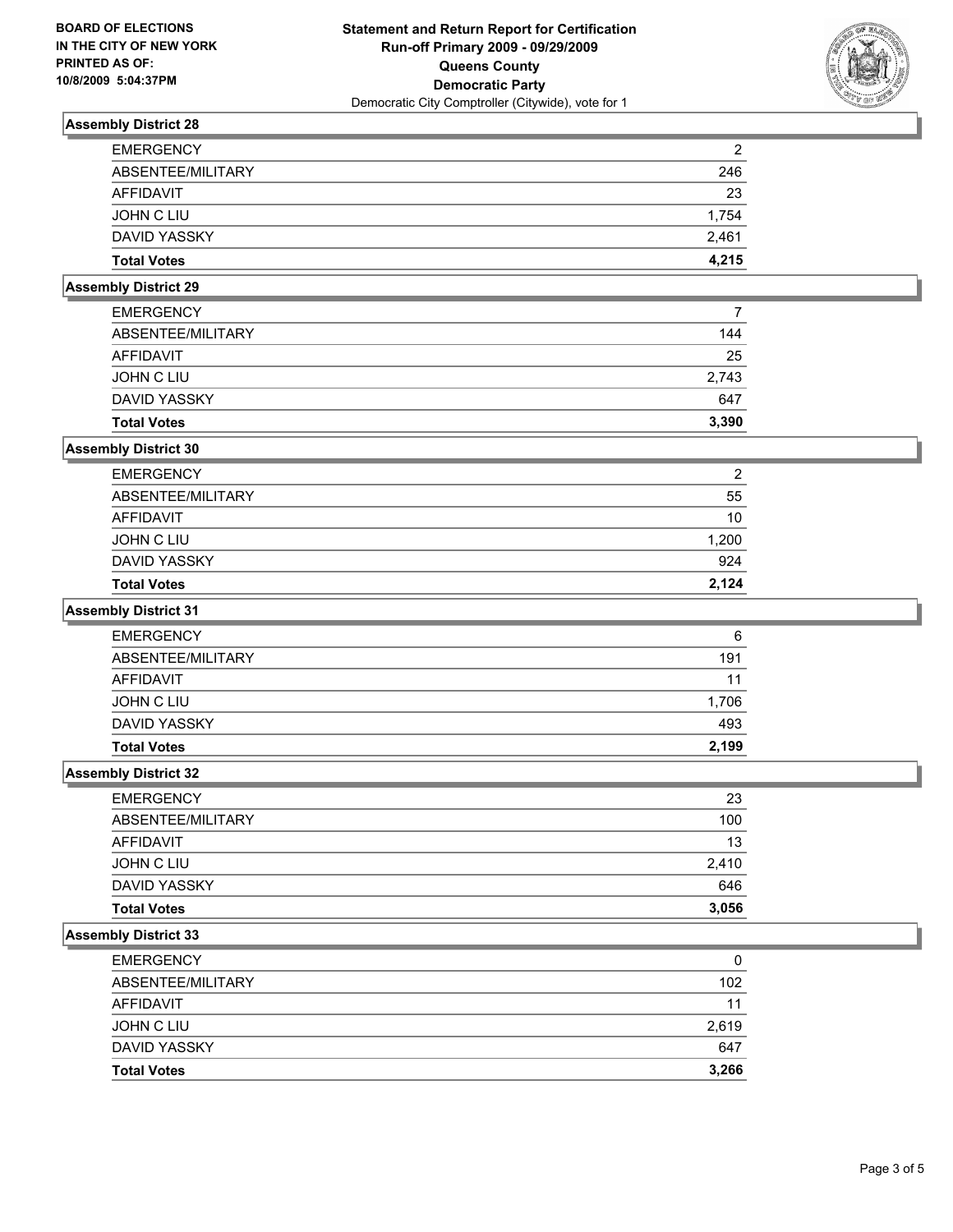

# **Assembly District 34**

| <b>EMERGENCY</b>   | 6     |
|--------------------|-------|
| ABSENTEE/MILITARY  | 72    |
| AFFIDAVIT          | 14    |
| JOHN C LIU         | 1,508 |
| DAVID YASSKY       | 910   |
| <b>Total Votes</b> | 2.418 |

## **Assembly District 35**

| <b>Total Votes</b> | 2.444 |
|--------------------|-------|
| DAVID YASSKY       | 676   |
| JOHN C LIU         | 1.768 |
| AFFIDAVIT          | 11    |
| ABSENTEE/MILITARY  | 82    |
| <b>EMERGENCY</b>   | 2     |

## **Assembly District 36**

| <b>Total Votes</b> | 1.811 |
|--------------------|-------|
| DAVID YASSKY       | 823   |
| JOHN C LIU         | 988   |
| AFFIDAVIT          | 25    |
| ABSENTEE/MILITARY  | 57    |
| <b>EMERGENCY</b>   | 0     |

#### **Assembly District 37**

| <b>Total Votes</b> | 2.302 |
|--------------------|-------|
| DAVID YASSKY       | 894   |
| JOHN C LIU         | 1,408 |
| AFFIDAVIT          | 22    |
| ABSENTEE/MILITARY  | 51    |
| <b>EMERGENCY</b>   |       |

#### **Assembly District 38**

| <b>EMERGENCY</b>    | 0     |
|---------------------|-------|
| ABSENTEE/MILITARY   | 38    |
| AFFIDAVIT           | 5     |
| JOHN C LIU          | 794   |
| <b>DAVID YASSKY</b> | 580   |
| <b>Total Votes</b>  | 1,374 |

#### **Assembly District 39**

| <b>Total Votes</b> | 1,536 |
|--------------------|-------|
| DAVID YASSKY       | 533   |
| JOHN C LIU         | 1,003 |
| <b>AFFIDAVIT</b>   | 10    |
| ABSENTEE/MILITARY  | 29    |
| <b>EMERGENCY</b>   |       |